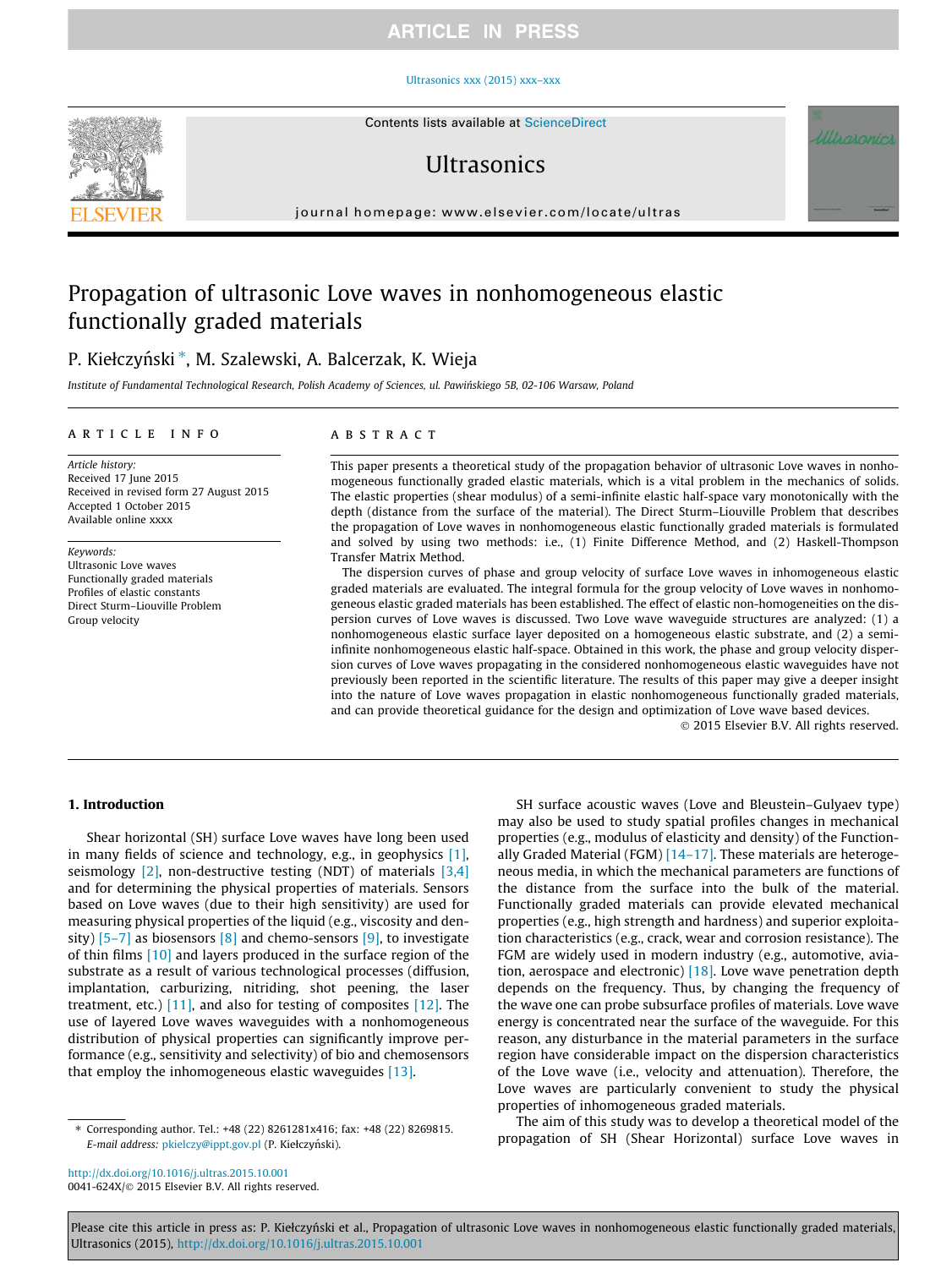functionally graded materials with a monotonic variation of the elastic properties with the depth (distance from the treated surface of the material).

Determination of the phase velocity dispersion curves and the distribution of the mechanical displacement (into the bulk of the material) of the Love wave, for known profiles of elastic parameters of the medium in which the Love wave propagates, constitutes a Direct Sturm–Liouville Problem. In this study, the following profiles of the elastic coefficient  $c_{44}(x)$  were considered: (1) the square root profile  $n = 1/2$ , (2) linear profile  $n = 1$ , (3) quadratic profile  $n = 2$ , (4) power type profile  $n = 10$ , (5) step profile  $n = \infty$ , (6) exponential profile, (7), profile of the  $1/cosh^2$  type (similar to the Gaussian profile). Governing equations of motion and the appropriate boundary conditions are given. The Direct Sturm–Liouville Problem has been solved using the Finite Difference Method and Transfer Matrix Method (Haskell-Thompson) [\[19,20\].](#page-7-0) The article includes a comparison of Love wave dispersion curves derived by these two numerical methods. Moreover, the integral formula for the group velocity of Love waves propagating in elastic graded materials was established, which is a novelty.

The problem of the Love wave propagation in nonhomogeneous elastic graded media was previously analyzed using various approximate methods such as the method of Frobenius [\[21\]](#page-7-0), the method of Peano [\[22\]](#page-7-0) and the WKB method [\[23\]](#page-7-0). However, these methods are pre-computer era methods. Their use does not introduce significant advantages in relations with modern numerical methods such as Finite Difference Method (FDM), Finite Element Method (FEM) or the Transfer Matrix Method (TMM). TMM method was used to analyze the Love wave propagation in nonhomogeneous medium [\[24\].](#page-7-0) However, this study presents only a general description of the TMM method without giving specific examples of physically realistic nonhomogeneous profiles and the corresponding dispersion curves.

In this work the problem of Love wave propagation in nonhomogeneous graded media was solved using the TMM and FDM methods. Phase and group velocity dispersion curves of Love waves in selected nonhomogeneous elastic graded media (power-law type profiles, exponential profile and the profile of the type 1/cosh 2) were evaluated. According to the authors' best knowledge, evaluation of the phase and group velocity dispersion curves for these selected profiles of the elastic modulus  $c_{44}(x)$  is a novelty.

The results obtained in this work can constitute the basis of the inverse procedure (Inverse Sturm–Liouville Problem) to determine profiles (as a function of depth) of the mechanical properties of



Fig. 1. Geometry of the Love wave waveguide structure (inhomogeneous elastic half-space), and coordinate system.

inhomogeneous FGM resulting from the application of various technological processes of surface treatment. The results of this study also provide a more complete description (than those published in the scientific literature) of the propagation of Love waves in graded materials with various profiles of changes in elastic properties, e.g., in layered inhomogeneous microstructures used in MEMS (Micro Electro Mechanical Systems) and other microelectronic devices, in photonics and in acoustoelectronics [\[3,25\]](#page-7-0).

The results of this study can also find application in geophysics, earthquake engineering [\[26\]](#page-7-0) and seismology to investigate the internal structure of Earth. Moreover, they can be very helpful in exploration of natural resources (e.g., gas and petroleum) [\[27\]](#page-7-0).

Due to the similarity of the mathematical description of the phenomenon of propagation of Love waves in elastic inhomogeneous media and a description of the propagation of light waves in inhomogeneous planar optical waveguides, established in this work the theory of Love waves in elastic inhomogeneous media can also be used to analyze performance of inhomogeneous optical planar waveguides [\[28\]](#page-7-0).

The results obtained in this paper are novel and fundamental and can give more profound insight into the nature of Love wave propagation in the elastic nonhomogeneous media (e.g., in functionally graded materials and composites).

Section 2 presents a mathematical model of the propagation of Love waves in the graded materials formulated as a Direct Sturm– Liouville Problem. Section [3](#page-2-0) shows the considered shear modulus profiles  $c_{44}(x)$  in the graded medium. Description of numerical methods applied to solve the Direct Sturm–Liouville Problem (i.e., the Finite Difference Method and Transfer Matrix Method) is included in Section [4.](#page-3-0) Section [5](#page-4-0) contains the results of numerical calculations and discussion of the results. Finally, conclusions are presented in Section [6.](#page-6-0)

## 2. Direct Sturm–Liouville Problem

Love wave propagation in inhomogeneous elastic media can be described in terms of the Sturm–Liouville Direct Problem. Determination of the phase velocity and mechanical displacement distribution with depth of the SH surface Love wave from a knowledge of elastic parameters of a non-homogeneous half-space constitutes a Direct Sturm–Liouville Problem.

## 2.1. Love waves

#### 2.1.1. Formulation of the problem

Consider the Love wave that propagates in a nonhomogeneous elastic half-space, as shown in Fig. 1. The elastic properties of inhomogeneous half-space vary monotonically with depth (distance from the surface).

Mechanical vibrations of the SH surface Love wave are performed along the y axis perpendicularly to the direction of propagation  $z$  and parallel to the propagation surface. The  $x$  axis is normal to the waveguide surface.

Mathematical description of the propagation of surface shear Love waves in graded media involves the use of continuum mechanics formalism to describe the motion of inhomogeneous elastic half-space.

SH surface wave of the Love type which propagates in a nonhomogeneous waveguide structure of Fig. 1 may be represented in the following form:  $v(x, z, t) = V(x) \cdot \exp(j(\beta z - \omega t))$ , where:  $V(x)$  is<br>the distribution of the mechanical displacement of the Love wave the distribution of the mechanical displacement of the Love wave with the depth,  $\beta$  is the wave propagation constant,  $j = (-1)^{1/2}$ ,  $\alpha$  is the distance from the surface (depth), z is the direction of wave is the distance from the surface (depth),  $z$  is the direction of wave propagation and  $\omega$  is angular frequency.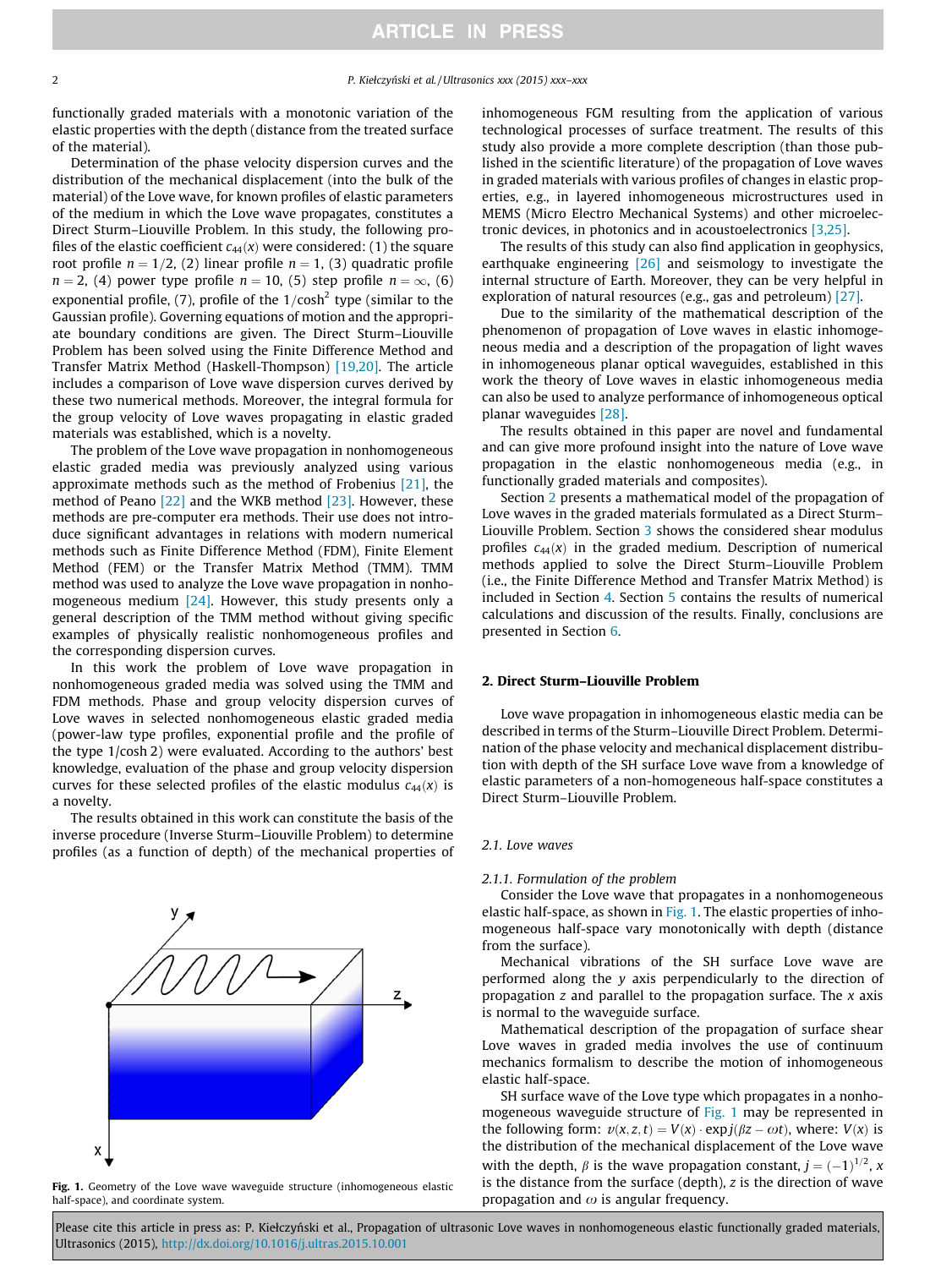#### <span id="page-2-0"></span>2.1.2. Boundary conditions

Mechanical field generated by Love waves propagating in an inhomogeneous elastic graded medium satisfies the following boundary conditions:

- (a) on a free surface ( $x = 0$ ), the transverse shear stress  $\tau_{yx} =$  $c_{44}(0) \cdot \frac{dV(0)}{dx} \cdot exp\{j(\beta z - \omega t)\}\)$  is equal to zero, hence  $\frac{dV(0)}{dx} = 0$
- (b) at each interface between two layers the condition of continuity of mechanical displacement  $\nu$  and transverse shear stress  $\tau_{vx}$  is fulfilled
- (c) at large distances  $(x \rightarrow \infty)$  from the surface  $(x = 0)$  the mechanical displacement of the Love wave should tend to zero, i.e.,  $V(\infty) = 0$ .

## 2.1.3. Governing equations

The equation of motion (along with the appropriate boundary conditions) for Love waves propagating in an inhomogeneous elastic medium (isotropic and in some specified directions in media of regular and hexagonal symmetry) is represented by the following Differential Problem:

$$
\frac{d}{dx}\left(c_{44}(x)\frac{dV(x)}{dx}\right) + \rho\omega^2 V(x) = c_{44}(x)\beta^2 V(x) \tag{1}
$$

$$
\frac{d}{dx}V(0) = 0, \quad V(\infty) = 0
$$
\n(2)

where  $V(x)$  is the mechanical displacement distribution of the Love wave with the depth x.  $c_{44}(x)$  is the elastic shear modulus that depends on the depth.  $\beta^2$  is an eigenvalue determining the phase velocity of the Love wave.  $\rho$  is the density of the medium, and  $\omega$ is the angular frequency.

The Sturm–Liouville Differential Problem (1–2) is a mathematical model describing the propagation of SH surface Love waves in nonhomogeneous elastic graded materials.

The solution of this Direct Sturm–Liouville Problem is a set of pairs  $\{\beta_i^2, V_i(x)\}$ ; wherein  $\beta_i^2$  is the *i*-th eigenvalue,  $i = 0$ ,<br>
2, a, 1, is the number of modes of love waves proporting  $2, \ldots, n_1 - 1, n_1$  is the number of modes of Love waves propagating in considered waveguide and  $V_i(x)$  is the eigenvector corresponding to this eigenvalue. Eigenvalue corresponds to the phase velocity of the SH surface wave, while the eigenvector describes the distribution of the mechanical displacement of the corresponding mode of the SH surface wave as a function of depth.

For a given frequency of the SH surface wave we obtain the corresponding eigenvalue i.e., Love wave phase velocity. The resulting set of the of phase velocities of the Love surface wave for various values of frequency determines the dispersion curve of the Love wave.

The concentration of the Love wave energy in the vicinity of the surface for the fundamental mode  $(i = 0)$  is large. The concentration of energy in the subsurface region for higher modes is much smaller (due to their large penetration depth). For this reason, sensors of physical quantities of liquids (e.g., viscosity and density) based on the use of the fundamental mode of Love waves have the highest sensitivity.

Higher modes of Love waves propagate at higher frequencies than the fundamental mode. In the actual media, at higher frequencies the losses are greater. Losses in the viscoelastic media grow with the square of the frequency. For this reason, higher modes of Love waves are subject to a stronger attenuation than the fundamental mode, as they travel.

All the above mentioned properties of the Love waves motivate the use only fundamental mode in the Love wave based chemo and bio-sensors.

Considering the above arguments, in the present paper, we restricted our analysis of the propagation of Love waves in graded materials to the fundamental mode  $(i = 0)$  of Love waves. The

constant density of the considered graded materials  $\rho = \rho_0$  = const was assumed throughout the paper.

#### 2.2. Group velocity

The group velocity of Love wave was calculated by means of a method employed in the theory of planar optical waveguides [\[29\]](#page-7-0). A similar relationship between the phase velocity and the group velocity can be developed by using formulas for the potential and kinetic energy of Love waves resulting from Analytical Mechanics [\[30\].](#page-7-0) These two methods are integral methods, in which information about the eigenvalue (phase velocity of the Love wave  $v<sub>p</sub>$ ) and the eigenvector (distribution of the mechanical displacement  $V(x)$  of the Love wave with the depth) is used.

The Differential Problem Eqs. (1) and (2) can be formulated in integral (variational) form in terms of the Rayleigh quotient:

$$
\beta^{2} = \frac{\int_{0}^{\infty} \left[ -c_{44}(x) \left( \frac{dV(x)}{dx} \right)^{2} + \rho \omega^{2} V^{2}(x) \right] dx}{\int_{0}^{\infty} c_{44}(x) V^{2}(x) dx}
$$
(3)

By differentiating the Rayleigh quotient (Eq.  $(3)$ ) with respect to the angular frequency  $\omega$  [\[28\],](#page-7-0) we arrive at the following formula:

$$
\frac{\nu_p \nu_g}{\nu_0^2} = \frac{\int_0^\infty \frac{c_{44(x)}}{c_0} V^2(x) dx}{\int_0^\infty V^2(x) dx}
$$
\n(4)

where  $c_0$  is the shear elastic modulus in the substrate, and  $v_0=\sqrt{c_0/\rho_0}$  is the phase velocity of bulk SH waves in the substrate,<br> $(v_0, \rho_0)$  $(x \rightarrow \infty)$ .

Eq. (4) links  $v_p$  and  $v_g$  for Love waves propagating in elastic graded materials. Knowing  $v_p$  (for given values of  $v_0$  and  $V(x)$ ), one can calculate the group velocity  $v_g$  and vice versa.

#### 3. Various profiles in graded materials

Profiles of elastic properties of the surface layers in the graded materials are produced due to the use of various technological processes such as rolling, laser hardening (parabolic profile), shot peening, nitriding, carburizing (linear profile), boronizing. Moreover, the processes typical for the microelectronics and integrated optics, such as ion implantation and diffusion lead to exponential and Gaussian profiles.

In the present study the following profiles of elastic properties (shear modulus  $c_{44}(x)$ ) in heterogeneous graded materials were examined, see [Fig. 2](#page-3-0)a and b:

- 1. Profiles of the power-law type
	- (a) square root type profile  $n = 1/2$  (profile no. 1 in [Fig. 2](#page-3-0)a)

$$
c_{44}(x)/c_0 = 1 - (\Delta c/c_0)[1 - (x/D)^{1/2}][H(x - D) - H(x)] \quad (5a)
$$

(b) linear profile  $n = 1$  (profile no. 2 in [Fig. 2a](#page-3-0))

$$
c_{44}(x)/c_0 = 1 - (\Delta c/c_0)[1 - x/D][H(x - D) - H(x)] \tag{5b}
$$

(c) quadratic profile  $n = 2$  (profile no. 3 in [Fig. 2a](#page-3-0))

$$
c_{44}(x)/c_0 = 1 - (\Delta c/c_0)[1 - (x/D)^2][H(x - D) - H(x)] \qquad (5c)
$$

(d) power type profile  $n = 10$  (profile no. 4 in [Fig. 2a](#page-3-0))

$$
c_{44}(x)/c_0 = 1 - (\Delta c/c_0)[1 - (x/D)^{10}][H(x - D) - H(x)] \qquad (5d)
$$

(e) step profile  $n = \infty$  (typical for classical Love wave, profile no. 5 in [Fig. 2a](#page-3-0))

$$
c_{44}(x)/c_0 = 1 - (\Delta c/c_0)[H(x - D) - H(x)] \tag{5e}
$$

where  $H(x)$  is the Heaviside step function, D is the depth of an inhomogeneous elastic layer.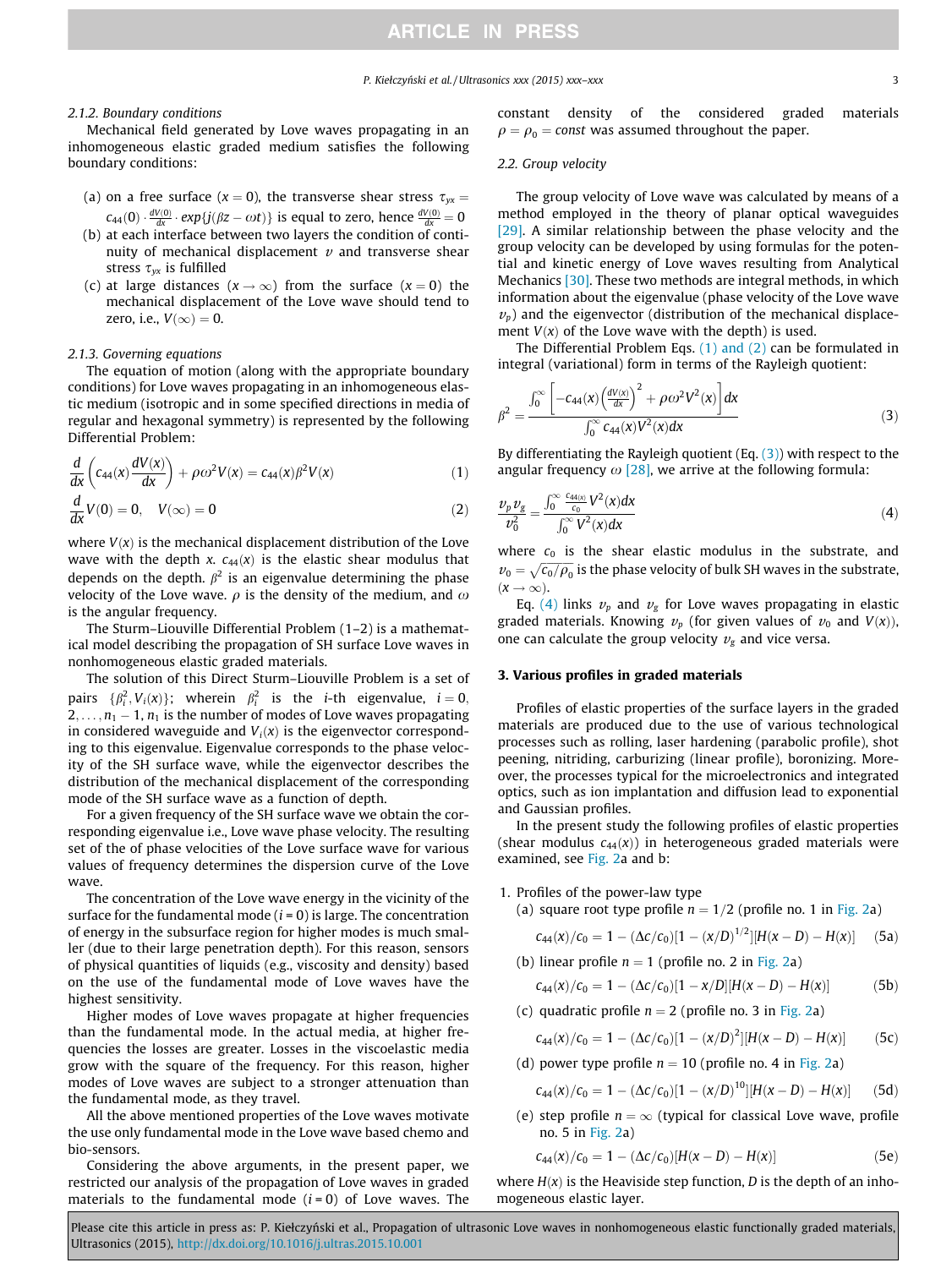<span id="page-3-0"></span>4 P. Kiełczyn´ski et al. / Ultrasonics xxx (2015) xxx–xxx



Fig. 2. (a, b) Considered profiles of elastic properties of graded materials, (a) profiles in a nonhomogeneous surface layer  $x \in [0, D]$ , (b) profiles in a nonhomogeneous halfspace  $x \in [0, \infty]$ .

2. Exponential profile (profile no. 6 in Fig. 2b)

$$
c_{44}(x)/c_0 = 1 - (\Delta c/c_0) \cdot \exp(-2x/D) \tag{5f}
$$

3. Profile of the  $1/cosh^2(x)$  type, which is similar to the Gaussian profile (profile no  $\overline{z}$  in Fig. 2b) profile (profile no. 7 in Fig. 2b)

$$
c_{44}(x)/c_0 = 1 - (\Delta c/c_0) \cdot 1/\cosh^2(2x/D)
$$
 (5g)

The profiles of the elastic parameter  $c_{44}(x)$  from Fig. 2a and b are realistic and physically realizable.

The surface SH Love wave propagates in a nonhomogeneous elastic graded material. The elastic properties of this medium  $c_{44}(x)$  are only a function of the depth x. In the case of square root, linear, quadratic, power ( $n = 10$ ), and step profiles the inhomogeneity in the elastic constant has a finite depth D. On the other hand, for exponential and  $1/cosh^2(2x/D)$  type profiles the distur-<br>bance of the elastic constant  $c_{\alpha}(x)$  extends to infinity  $(x \to \infty)$ . bance of the elastic constant  $c_{44}(x)$  extends to infinity ( $x \rightarrow \infty$ ). The parameter *D* in formulas  $(5f)$  and  $(5g)$  specifies the depth of the disturbed surface layer.

# 4. Solution of the Direct Sturm–Liouville Problem

No analytical solutions for the Differential Problem (1–2) are available for general depth dependence of variable coefficient  $c_{44}(x)$ . Solution of the Sturm–Liouville Problem (1–2) for arbitrary function  $c_{44}(x)$  is possible only numerically. A variety of numerical methods to solve this kind of differential problems exist, namely:

- Finite Difference Method (FDM).
- Variational Methods, e.g., the Ritz Method.
- Galerkin Method.<br>• Finite Flement M
- Finite Element Method (FEM).<br>• Boundary Element Method (B)
- Boundary Element Method (BEM).
- Green Function Method.
- Transfer Matrix Method.

The Differential Problem (1–2) is one-dimensional, therefore the above-mentioned numerical methods are essentially equivalent in application to solve this Differential Problem (1–2).

In the present work to solve the Differential Problem (1–2) two numerical methods, i.e., (1) Finite Difference Method (FDM), and (2) Transfer Matrix Method have been used. Solution of the Direct Sturm–Liouville Problem can constitute the basis for the solution of the Inverse Sturm–Liouville Problem.

#### 4.1. Finite Difference Method (FDM)

Finite Difference Method is the simplest numerical method for solving differential boundary problems and for one-dimensional problems is equivalent to the Finite Element Method. The unknown function of mechanical displacement  $V = [V_1, \dots, V_m]^T$ <br>is calculated only for a finite number m of discrete points in the is calculated only for a finite number  $m$  of discrete points in the region of interest in the x-axis,  $[0,H]$ . Region of interest  $[0,H]$  was equal 10  $\times$  D for both cases of discretization shown in [Fig. 3a](#page-4-0) and b. In this work, the interval [0,H] was discretized over a mesh of  $m = 100$  equally distributed points.

Differential operator from Eq. [\(1\)](#page-2-0) is approximated by a Difference Operator. In this manner, we obtain a Difference Problem, which approximates the initial Differential Problem (1–2):

$$
[M][V] = \beta^2[B][V] \tag{6}
$$

where  $V = [V_1, \ldots, V_m]^T$  is the eigenvector,  $\beta^2$  is the eigenvalue. The matrix  $[M]$  is a tridian popularity of dimension  $(m \times m)$ . The matrix matrix [M] is a tridiagonal matrix of dimension ( $m \times m$ ). The matrix [B] is a diagonal matrix  $(m \times m)$ .

By solving the matrix eigen-equation  $(6)$  we get a set of pairs  $\{\beta_i^2, V_i\}$ ; where  $\beta_i^2$  is the *i*-th eigenvalue, and  $V_i = [V_1^i, \dots, V_m^i]^T$  is the ignormator corresponding to the *i*-th eigenvalue. The largest  $\{p_i, v_i\}$ , where  $p_i$  is the *t* in eigenvalue, and  $v_i = [v_1, \dots, v_m]$  is<br>the eigenvector corresponding to the *i*-th eigenvalue. The largest positive eigenvalue  $\beta_i^2 = \beta_{max}^2$  corresponds to the fundamental<br>mode of the Love wave propositing in a considered nonmode of the Love wave propagating in a considered nonhomogeneous graded medium. In this manner, we obtain the phase velocity of the Love wave  $v_p = \omega/\beta_{max}$ . The corresponding eigenvector  $V_{max} = [V_1^{max}, \ldots, V_m^{max}]^T$  determines the distribution<br>of the machanical displacement of the Lave wave with donth of the mechanical displacement of the Love wave with depth.

# 4.2. Transfer Matrix Method

The equation of motion Eq.  $(1)$  is an ordinary differential equation of second order. By introducing a new variable  $T = c_{44}(x) \frac{dV}{dx}$ <br>this second order differential Eq. (1) can be represented as a system this second order differential Eq.  $(1)$  can be represented as a system of two differential equations of the first order, namely:

$$
\frac{d}{dx}\begin{bmatrix} V \\ T \end{bmatrix} = [A]\begin{bmatrix} V \\ T \end{bmatrix} = \begin{bmatrix} 0, & \frac{1}{c_{44}(x)} \\ \beta^2 c_{44}(x) - \omega^2 \rho(x), & 0 \end{bmatrix} \begin{bmatrix} V \\ T \end{bmatrix}
$$
(7)

Transverse shear stress can be represented as:  $\tau_{yx} = T(x) \cdot \exp[j(\beta z - \omega t)]$ . The system of Eq. (7) will be solved by using the Transfer Matrix Method using the Transfer Matrix Method.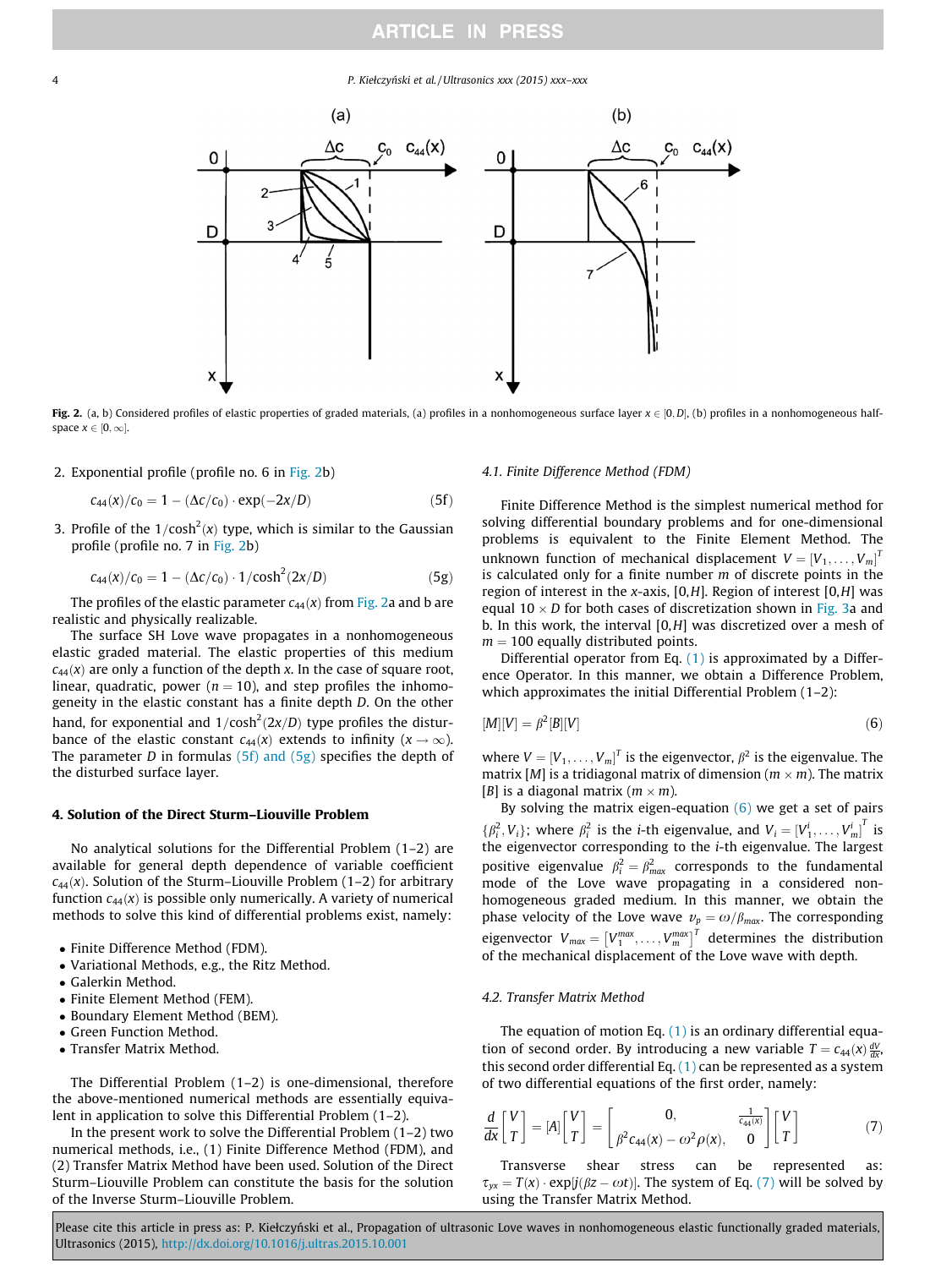# **ARTICLE IN PRESS**

P. Kiełczyński et al. / Ultrasonics xxx (2015) xxx–xxx 5

<span id="page-4-0"></span>

Fig. 3. (a, b) Partition of a nonhomogeneous Love wave waveguide into homogeneous elastic layers, (a) for power type profiles (curves nos. 1, 2, 3, 4, and 5 in [Fig. 2](#page-3-0)a),  $N = 10$ , and (b) for the exponential profile and the profile of  $1/cosh^2$  type (curves nos. 6, and 7 in [Fig. 2](#page-3-0)b), K = 100.

Non-homogeneous profiles of the modulus  $c_{44}(x)$ , that were considered in this work are shown in [Fig. 2a](#page-3-0) and b. In the Transfer Matrix Method, non-homogeneous elastic graded medium, in which the Love wave propagates, is divided into a finite number of homogeneous elastic layers. The non-homogeneous elastic layer (rigidly attached to the homogeneous substrate) from [Fig. 2](#page-3-0)a is divided into N parts, see Fig. 3a. On the other hand non-uniform elastic half-space from [Fig. 2b](#page-3-0) is divided into  $K$  equal parts, see Fig. 3b.

At the interfaces between the subsequent elastic layers, continuity condition of the mechanical displacement V and transverse shear stress T is fulfilled. Eq.  $(7)$  is a matrix differential equation. The solution of this equation is as follows:

$$
\begin{bmatrix} V(x) \\ T(x) \end{bmatrix} = \left[ \exp(Ax) \right] \cdot \begin{bmatrix} V(0) \\ T(0) \end{bmatrix}
$$
 (8)

The matrix  $[A]$  can be diagonalized i.e., can be represented as  $[A] = [U][D][U^{-1}]$ , where  $[D]$  is a diagonal matrix, the diagonal of which contains eigenvalues  $(i, j_2)$  of watrix  $[i]$  i.e. which contains eigenvalues  $(\lambda_1, \lambda_2)$  of matrix [A] i.e.,  $\lambda_1 = v = \sqrt{\beta^2 - \omega^2 \rho(x)/c_{44}(x)}$  and  $\lambda_2 = -v = -\sqrt{\beta^2 - \omega^2 \rho(x)/c_{44}(x)}$ .  $|U|$  is a 2  $\times$  2 matrix, the columns of which are eigenvectors of the matrix  $[A]$ , thus we can write:

$$
[U] = \begin{bmatrix} 1, & 1 \\ \nu, & -\nu \end{bmatrix}; \quad [U^{-1}] = \frac{1}{2\nu} \begin{bmatrix} \nu, & 1 \\ \nu, & -1 \end{bmatrix}; \quad [D] = \begin{bmatrix} \nu, & 0 \\ 0, & -\nu \end{bmatrix};
$$

Consequently, using the formula of linear algebra we get:

$$
[exp(Ax)] = [U] \cdot [exp(Dx)] \cdot [U^{-1}]
$$
  
=  $\begin{bmatrix} 1, & 1 \\ v, & -v \end{bmatrix} \begin{bmatrix} exp(vx), & 0 \\ 0, & exp(-vx) \end{bmatrix} \frac{1}{2v} \begin{bmatrix} v, & 1 \\ v, & -1 \end{bmatrix}$  (9)

In general, the eigenvalues  $(v, -v)$  are imaginary quantities, therefore we can write  $v = jq$ .

By performing matrix multiplication in formula (9) we arrive at the following form of matrix  $[exp(Ax)]$ :

$$
[exp(Ax)] = cos(qx) \begin{bmatrix} 1, & \frac{1}{c_{44}(x)q} tan(qx) \\ -c_{44}(x)q tan(qx), & 1 \end{bmatrix}
$$
 (10)

The matrix  $[exp(Ax)]$  is responsible for the transformation of the vector  $[V, T]^T$  between the upper and the lower surface of a homo-<br>geneeves elastic layer of thickness h, see Fig. 32, and b. Knowing geneous elastic layer of thickness h, see Fig. 3a and b. Knowing the value of the displacement and stress  $[V, T]^T$  in the plane  $x = 0$ ,<br>and using formulas (8) and (10), one can specify the value of the and using formulas  $(8)$  and  $(10)$ , one can specify the value of the displacement and stress in the plane  $x = h$ , see Fig. 3a and b:

$$
\begin{bmatrix} V \\ T \end{bmatrix}\Big|_{x=h} = \cos(qh) \cdot \begin{bmatrix} 1, & \frac{1}{c_{44}(h)q} \tan(qh) \\ -c_{44}(h)q \tan(qh), & 1 \end{bmatrix} \cdot \begin{bmatrix} V \\ T \end{bmatrix}\Big|_{x=0}
$$
\n(11)

Applying this procedure successively from the last layer with the number  $K$  and/or  $N$  to the first layer with the number 1, see Fig. 3a and b, the mechanical displacement V and stress  $T$  in the plane  $x = 0$  (upper limit of the region of interest) become dependent on the displacement and stress in the plane  $x = H$  (lower limit of the region of interest), namely:

$$
\begin{bmatrix} V \\ T \end{bmatrix}\Big|_{x=0} = \begin{bmatrix} P_{11}, & P_{12} \\ P_{21}, & P_{22} \end{bmatrix} \cdot \begin{bmatrix} V \\ T \end{bmatrix}\Big|_{x=H} \tag{12}
$$

Matrix  $[P]$  is the propagator matrix. Matrix  $[P]$  is a product of (K and) or  $N$ ) subsequent matrices (see Eq.  $(11)$ ) contributed by each layer.

Insertion of the boundary conditions in the plane  $x = 0$  and  $x = H$  to Eq. (12) leads to the following nonlinear algebraic equation for  $\beta^2$  as the unknown:

$$
P_{22}(\beta^2, \omega) = 0 \tag{13}
$$

Eq. (13) is the dispersion equation for the Love wave propagating in the considered heterogeneous graded media.

Solving this equation (for a given value of  $\omega$ ) we obtain the value of the wave number  $\beta$ . From the knowledge of the wave number  $\beta$  one can then calculate the phase velocity of the Love wave  $v_n = \omega/\beta$ .

Presented above procedure constitute the basis of the Transfer Matrix Method [\[31\].](#page-7-0)

The Transfer Matrix Method will be used in the numerical calculations as one of methods for solving the Direct Sturm–Liouville Problem.

#### 5. Results of numerical calculations and discussion

To study the propagation behavior of ultrasonic Love waves in non-homogeneous graded materials from [Fig. 2a](#page-3-0) and b, the following material parameters are assumed in the numerical calculations:

$$
c_0 = 2.564 \times 10^{10} \frac{N}{m^2};
$$
  $v_0 = 1849 \frac{m}{s};$   
\n $\rho_0 = 7.5 \times 10^3 \text{ kg/m}^3;$   $\Delta c/c_0 = 0.088;$   $D = 0.4 \text{ mm}.$ 

These parameters are typical for PZT-4 ceramics [\[32\]](#page-7-0) with elastic properties perturbed in the vicinity of the surface.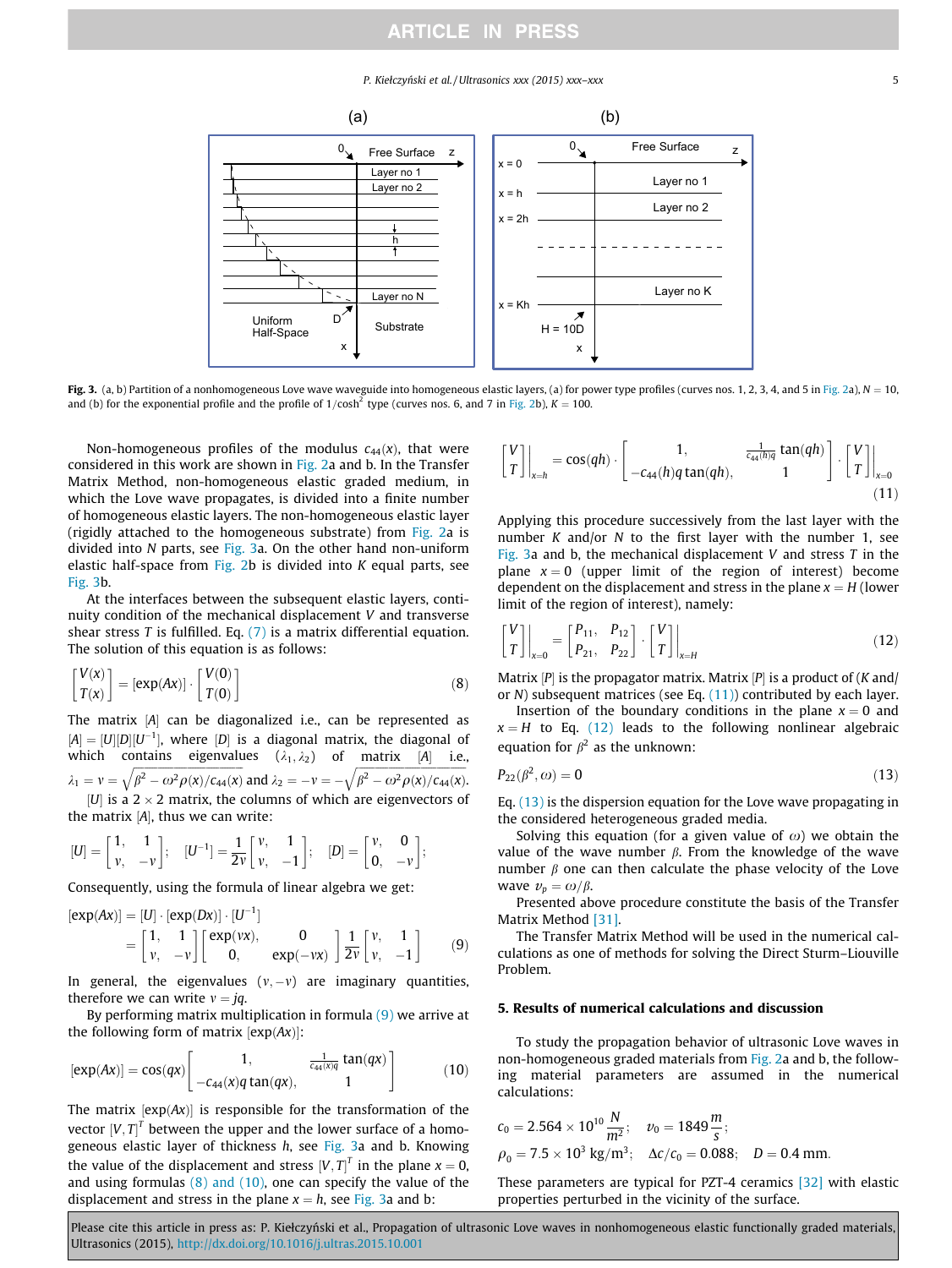<span id="page-5-0"></span>6 P. Kiełczyn´ski et al. / Ultrasonics xxx (2015) xxx–xxx

Applying the Transfer Matrix Method and the Finite Difference Method the dispersion curves of Love waves propagating in the considered graded materials presented in [Fig. 2](#page-3-0)a and b were evaluated.

The variation of the phase velocity of the Love wave that propagates in graded materials from [Fig. 2a](#page-3-0) and b, versus normalized depth  $D/L_0$  (normalized frequency) is plotted in Fig. 4. Numbers of the dispersion curves in Fig. 4 correspond to the numbers of the elastic profiles marked in [Fig. 2](#page-3-0).

Fig. 5 displays the dispersion curves of phase velocity  $v_p$  and group velocity  $v<sub>g</sub>$  of the Love wave propagating in the graded materials of the exponential profile (Eq. [\(5f\)\)](#page-3-0) given in [Fig. 2](#page-3-0)b (plot no. 6).

Fig. 6 exhibits a graph of phase velocity  $v_p$  and group velocity  $v_g$ of Love waves propagating in a graded medium with the profile of the  $1/cosh<sup>2</sup>(2x/D)$  type, see Eq. [\(5g\).](#page-3-0)

#### 5.1. Influence of the inhomogeneity coefficient on the dispersion curves

The analysis of the effect of the inhomogeneity coefficient  $\alpha$  on the Love wave dispersion curves was performed on the example of the 1/cosh<sup>2</sup>( $\alpha$ x) type profile. Profiles of changes in the elastic coefficient  $c_{44}(x) = c_0 - \Delta c / \cosh^2(\alpha x)$ , for the three values of the inho-<br>mogeneity coefficient:  $\alpha = 1/D$ ,  $2/D$ ,  $A/D$ , have been considered mogeneity coefficient:  $\alpha = 1/D$ ,  $2/D$ ,  $4/D$ , have been considered. Phase and group velocity dispersion curves of the Love wave propagating in the considered above waveguide structures have been calculated, see [Figs. 7 and 8.](#page-6-0)

As can be seen from [Figs. 7 and 8,](#page-6-0) a change in the inhomogeneity coefficient  $\alpha$  has a remarkable effect on the phase and group velocity dispersion curves of Love waves. Love waves in the high-frequency and low frequency range (for higher and lower values of normalized frequency  $D/L_0$ ) are less sensitive to the changes of the inhomogeneity coefficient than Love waves in the intermediate-frequency range (for moderate values of  $D/L_0$ ).

#### 5.2. Comparison of the results obtained from FDM and TMM

The calculation of the phase velocity dispersion curves were carried out by using two numerical methods, i.e., Finite Difference



Fig. 4. Phase velocity  $v_p$  of Love waves propagating in heterogeneous graded materials presented in [Fig. 2](#page-3-0)a. D is the thickness of the nonhomogeneous graded elastic layer,  $L_0$  is the wavelength of the shear bulk wave in the substrate  $(x \rightarrow \infty)$ .



Fig. 5. Love wave dispersion curves of phase  $v_p$  and group  $v_g$  velocity for the shear modulus profile that follows the exponential profile (plot no. 6 in [Fig. 2b](#page-3-0)).



Fig. 6. Love wave dispersion curves of phase velocity  $v_p$  and group velocity  $v_g$  in the case of the profile of the  $1/cosh^2(2x/D)$  type (plot no. 7 in [Fig. 2b](#page-3-0)).

Method and Transfer Matrix Method. Resulting from the FDM matrix Eq. [\(6\)](#page-3-0) on the eigenvalues and eigenvectors, as well as the nonlinear algebraic Eq. [\(13\)](#page-4-0) resulting from the Transfer Matrix Method for the eigenvalues  $\beta^2$  have been solved by using numerical procedures of the software package Scilab.

Numerical calculations were performed for  $h/D = 0.1$ , where h is the thickness of a single layer obtained as a result of discretization of the region of interest on a finite number of homogeneous layers, see [Fig. 3a](#page-4-0) and b. Only in the case of the exponential profile shown in Fig. 5, numerical calculations (for  $h/D = 0.1$ ) were unstable. For this reason to eliminate the instability for exponential profile, the use of a smaller value of the relative layer thickness  $h/D = 0.05$  was required.

From the numerical calculations of authors follows that the results obtained using these two methods are identical (with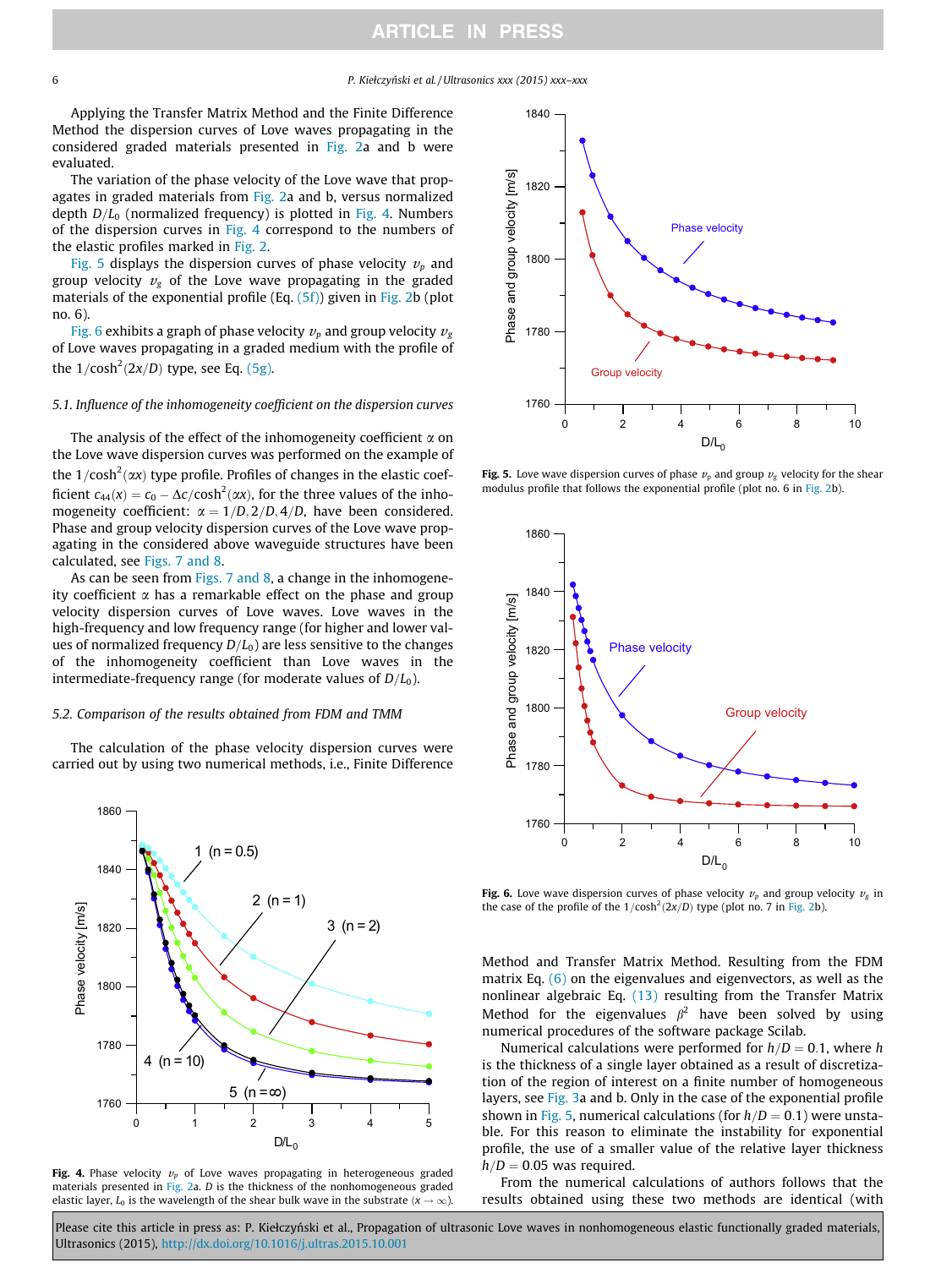P. Kiełczyński et al. / Ultrasonics xxx (2015) xxx–xxx 7 7

<span id="page-6-0"></span>

Fig. 7. Phase velocity dispersion curves of Love waves for different values of the inhomogeneity coefficient  $\alpha$  for a profile of the  $1/cosh^2(\alpha x)$  type.

accuracy of 5 decimal places). This indicates that these two numerical methods are essentially equivalent in applications to describe the propagation of Love waves in considered elastic graded materials.

# 5.3. Discussion

As shown in [Fig. 4](#page-5-0) with the increase in the exponent  $n$  the phase velocity dispersion curves for power type profiles approach the classical Love wave dispersion curve for step profile ( $n = \infty$ ). The penetration depth of the mechanical displacement of the Love wave (eigenvector) for step profile ( $n = \infty$ ) is the lowest, and augments for the case of other power type profiles with decreasing values of the exponent  $n$ .



Fig. 8. Group velocity dispersion curves of Love waves for different values of the inhomogeneity coefficient  $\alpha$  for a profile of the  $1/cosh^2(\alpha x)$  type.

As follows from Figs. 4–6. Love wave phase velocity tends to a value of the phase velocity of the bulk shear wave at  $(x = 0)$  with increasing  $D/L_0$  (i.e., with the frequency increase). As can be seen from [Figs. 5 and 6,](#page-5-0) the Love wave waveguide with the profile of the  $1/cosh^2$  type has better waveguide properties (higher slope of the dispersion curve in the region of the steepest descent) than the waveguide with the exponential profile. This indicates higher sensitivity of phase velocity to changes in frequency. This is of great importance in the design and construction of sensors of the physical parameters that use the Love wave.

Group velocity of the Love wave propagating in the graded materials with the exponential profile and the profile of the type 1/cosh<sup>2</sup> was determined using the integral formula [\(4\).](#page-2-0)

As can be seen in [Figs. 5–8](#page-5-0) the group velocity dispersion curves of Love waves are always located below the corresponding phase velocity dispersion curves.

It is a characteristic property of media exhibiting the so-called normal dispersion.

In the numerical calculations, we assumed the value of thickness  $D = 0.4$  mm. In this case, the value of  $D/L_0 = 1$  corresponds to frequency 4.6225 MHz, and  $D/L_0 = 10$  corresponds to frequency 46.225 MHz. In the frequency range considered by the authors  $(4.6225 - 46.225 \text{ MHz})$ , higher modes of Love waves may also propagate. In this case, the largest positive eigenvalue  $(\beta^2)$  corre-<br>sponds to the fundamental mode. Other possible positive eigenvalsponds to the fundamental mode. Other possible positive eigenvalues that correspond to the subsequent higher modes are smaller. For example, for step profile (Eq.  $(5e)$ ) and  $f = 18.49$  MHz, i.e.,  $(D/L_0) = 4$ , the fundamental mode  $(\beta^2 = 4.32 \times 10^9)$ , the first over-<br> $\frac{(\beta^2 - 4.32 \times 10^9)}{(\beta^2 - 4.32 \times 10^9)}$ tone  $(\beta^2 = 4.22 \times 10^9)$ , and second overtone  $(\beta^2 = 4.04 \times 10^9)$ Þ occur. Based on this criterion, the fundamental mode was easily separated and discriminated from the possible higher modes.

Measurement of surface waves velocity in the MHz frequency range are usually performed in quantitative nondestructive evaluation experiments (QNDE). Hence, the results obtained in this paper can be important to the interpretation of experimental dispersion curves of surface Love waves propagating in elastic graded materials.

### 6. Conclusions

In this paper, a theoretical analysis of the propagation behavior of ultrasonic Love waves in functionally graded materials with the monotonic change in the elastic properties as a function of distance from the (treated) surface of the material is presented.

The problem of Love wave propagation in graded materials are formulated as a Direct Sturm–Liouville Problem. Within this Sturm–Liouville Problem, equations of motion of nonhomogeneous elastic medium with the appropriate boundary conditions were formulated. Direct Sturm–Liouville Problem was solved using two numerical methods, i.e., (1) Finite Difference Method, and (2) Transfer Matrix Method (Haskell-Thompson). Dispersion curves (velocity versus frequency) of the phase and group velocity of the Love wave propagating in the above mentioned graded materials were evaluated, what is a novelty. Very good agreement of dispersion curves obtained by these two numerical methods was stated. The integral formula for the group velocity of Love waves in nonhomogeneous elastic graded materials has been established, which is a novelty.

These two numerical methods are equivalent if the number of layers is relatively small (less than a few hundred). In contrast, for a large number of layers (over one thousand) Transfer Matrix Method is more efficient than Finite Difference Method. The effect of elastic properties inhomogeneity on the dispersion curves of Love waves was examined. It has been found that the profiles of the elastic properties similar to the step profile (the typical profile